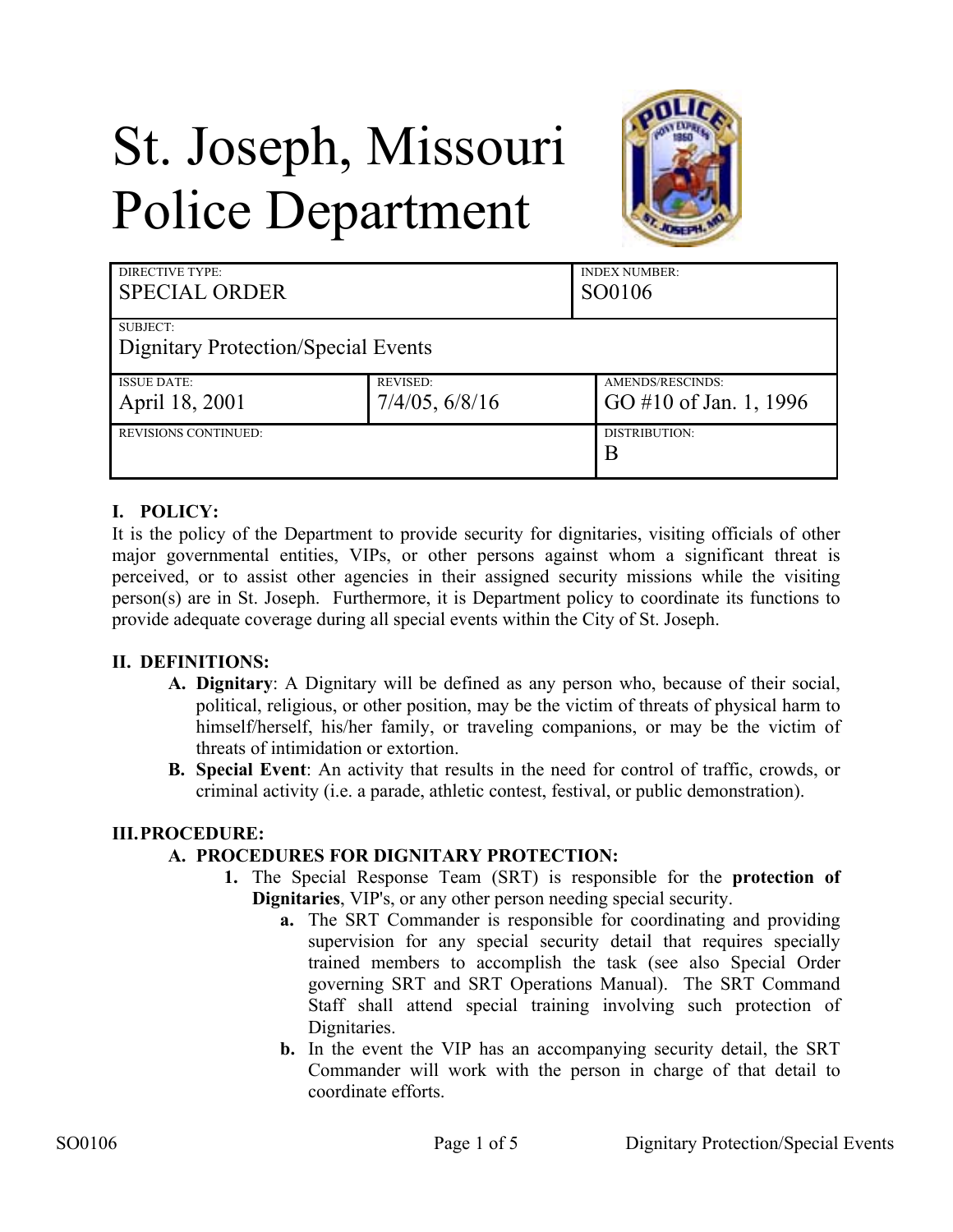- **c.** The SRT is responsible for providing any special weapons to be used. Individual members (assigned to the detail) will be armed in accordance with Department directives.
- **d.** During such operations, the SRT Commander shall have command authority over the event and shall report directly to the Chief of Police. This will alleviate confusion and ensure that a specially trained and/or qualified member(s) is directing the operation.
- **2.** The Chief of Police will authorize the use of as many officers, as necessary, to provide adequate security of the VIP and his/her staff. If additional manpower is needed, other area law enforcement agencies will be contacted for assistance.

# **3. Security Requirements**:

The SRT Commander shall establish and/or coordinate various security measures to be taken to ensure the success of the special operations. These measures **may** include:

- **a.** Establishment of travel routes and alternates, as necessary;
- **b.** Motorcade escort;
- **c.** Time table provisions;
- **d.** Advanced on-site inspections of places to be visited;
- **e.** Limited access to and egress from locations;
- **f.** Fire suppression personnel and emergency medical technicians on-site at various locations, as necessary, on a stand-by status;
- **g.** Communications equipment (i.e. land-line (telephone) or radio (mobile and portable);
- **h.** Body armor for dignitary and/or security personnel;
- **i.** Members assigned to gather intelligence on individuals or groups hostile towards the VIP;
- **j.** Notifications to area hospitals;
	- **1)** For plan of emergency medical attention
	- **2)** Medical information needs for dignitary
	- **3)** To be completed, as necessary, to include "10 minute" service to VIP

# **4. Special Equipment Needs**:

Special equipment should be provided during a VIP operation, **when applicable**. Such special equipment may include, but not be limited to, the following:

- **a.** Limousine;
- **b.** Vans or buses;
- **c.** Escort vehicles;
- **d.** Marked and unmarked police units;
- **e.** Helicopters (when provided by another agency);
- **f.** Public works vehicles or units; and
- **g.** K-9 Units.

# **5. Identification of Assigned Personnel**:

**a.** Only the Chief of Police (or his/her designate) and the members assigned to the dignitary protection detail shall have direct access to the same.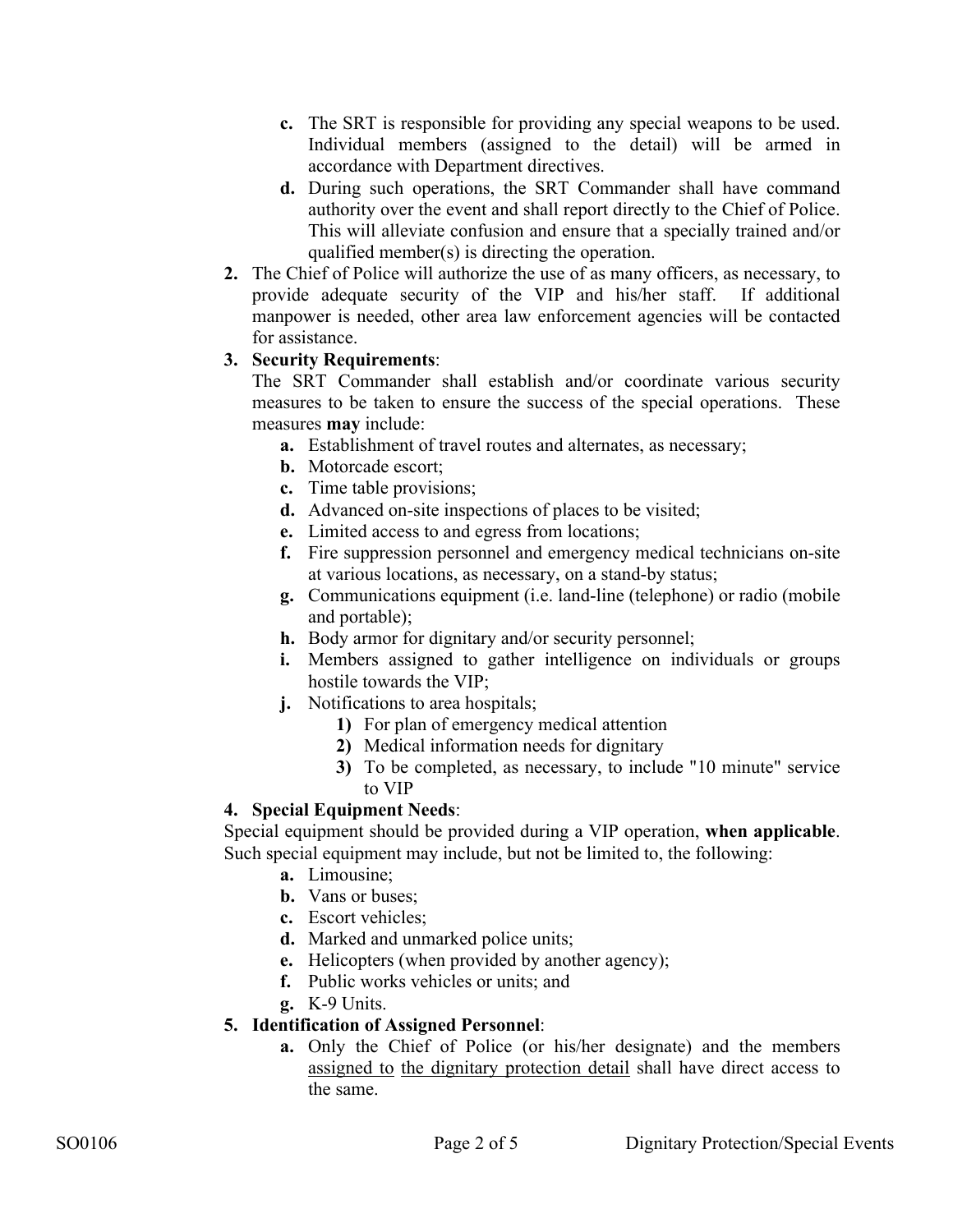- **1)** Uniformed department members protecting the VIP shall be identified by name, rank, and assignment (as assigned by the SRT Commander);
- **2)** Plain clothes department members protecting the VIP may include:
	- **a)** The VIP's personal "Security Detail"; and/or
	- **b)** Detective Division members (as assigned by the SRT Commander);
- **3)** Plain clothes department members shall be identified by:
	- **a)** Special identification tags; or
	- **b)** Lapel pin designation to be determined as needed.

#### **6. U.S. Secret Service Operations**:

The Chief of Police will ensure that the Department cooperates/coordinates its plans with those of the Secret Service.

#### **B. PROCEDURES FOR SPECIAL EVENTS**:

Any number of activities that take place within the City of St. Joseph may be classified as special events. Most of these activities will require some response by the Department.

- **1.** A person shall be designated as the Special Event Coordinator. The Special Event Coordinator shall be responsible for the overall coordination of the special event. The Special Event Coordinator shall act as a liaison between the Department and all outside agencies or organizations, and shall work with the Patrol Commander (or his/her designee) reference any security concerns regarding the special event.
- **2.** The Special Event Coordinator may designate a member/s to coordinate certain activities within the special event.
	- **a.** Events that are solely traffic-related may be assigned to the Traffic Unit Commander or his/her designate (i.e. parades and runs/walks, traffic control at large concerts/athletic events, etc.).
	- **b.** Events that are mainly security in nature may be assigned to a designated Patrol Supervisor (i.e. events requiring foot patrol such as Trails West, other large entertainment/sporting events, demonstrations, etc.).
- **3.** The Special Event Coordinator may request the use of special operations personnel (SRT), when appropriate (i.e. large picketing/demonstrations involving threats of violence, etc.).
- **4.** Planning for Special Events:
	- **a.** The Special Event Coordinator shall prepare a short written plan for major events. The plan shall include:
		- **1)** An estimate of the amount of traffic in and around the event;
		- **2)** An estimate of the number of people expected to attend the event;
		- **3)** Any projected crime problems occurring as a result of the event; and
		- **4)** Any other pertinent information.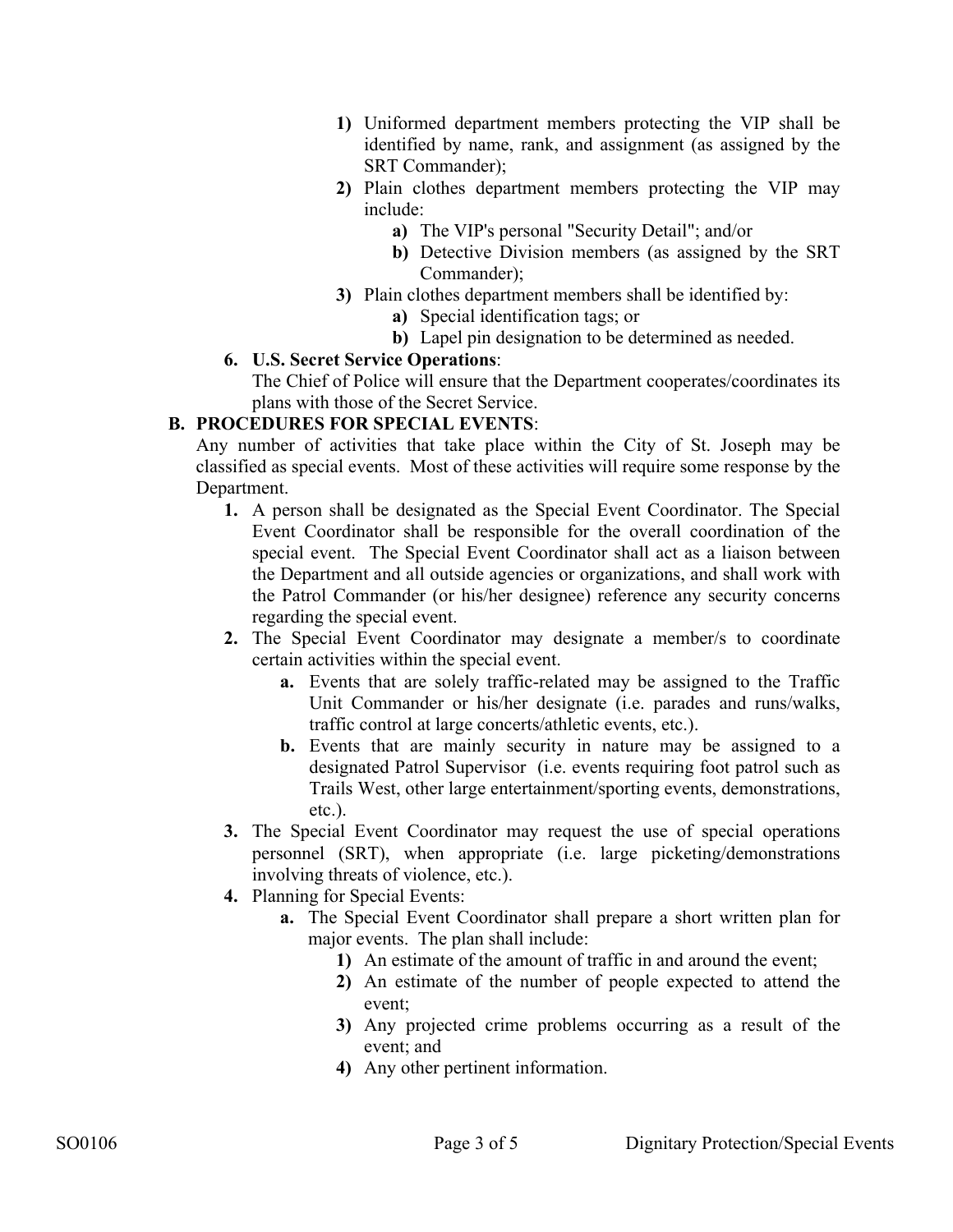- **b.** The plan shall be forwarded to the Chief of Police, with a copy to the affected Division Commanders. The plan's details maybe provided to the media (for public information purposes).
- **5.** Traffic Control and Direction:

Any event that has the potential of producing unusually heavy traffic shall have contingency plans for handling the ingress and egress of the traffic involved:

- **a.** The planning for this traffic congestion shall include the site itself, as well as the main approach roadways.
- **b.** When time is available, primary and alternate routes to and from an event shall be released to the media via news releases. The releases should also include the availability of public transportation (buses, shuttles, etc.).
- **c.** Traffic control procedures such as the manual operation of traffic signals shall be considered in the planning of the event.
- **d.** In the event of a motorcade, coordination should be made with other law enforcement agencies (MSHP, BCSD) to ensure adequate resources are available to control all necessary intersections, etc.
- **e.** The person in charge of traffic flow for a special event shall coordinate traffic direction activities with the operators of available parking locations.

# **6. Logistical Requirements**:

- **a.** Coordination shall be made with other City Departments and other agencies to ensure that necessary equipment is available.
- **b.** Additional department equipment shall be secured for use, when applicable.
- **c.** Members involved in the event shall be advised what equipment will be needed to complete their assignments.
- **d.** The planning for a special event shall also include a method of providing relief for personnel working the event.

# **7. Emergency Vehicle Access**:

The planning for any special event shall include pre-planned routes for access to the location by emergency vehicles.

- **a.** Information about the routes shall be relayed to all assigned members.
- **b.** Information about the route shall be relayed to Communications Center members and other departments, as needed.

# **8. After-Action Report**:

The person responsible for a specific event shall prepare a report about the event after its completion. The report shall include:

- **a.** Estimates of the number of people in attendance;
- **b.** A summary of any criminal activity occurring during the event;
- **c.** An accounting of the number of man-hours expended by the Department during the event;
- **d.** If applicable, a summary of other departments/agencies assisting.
- **e.** An evaluation of the effectiveness of the Department's plan for the event; and
- **f.** A list of what to do differently for future similar events.